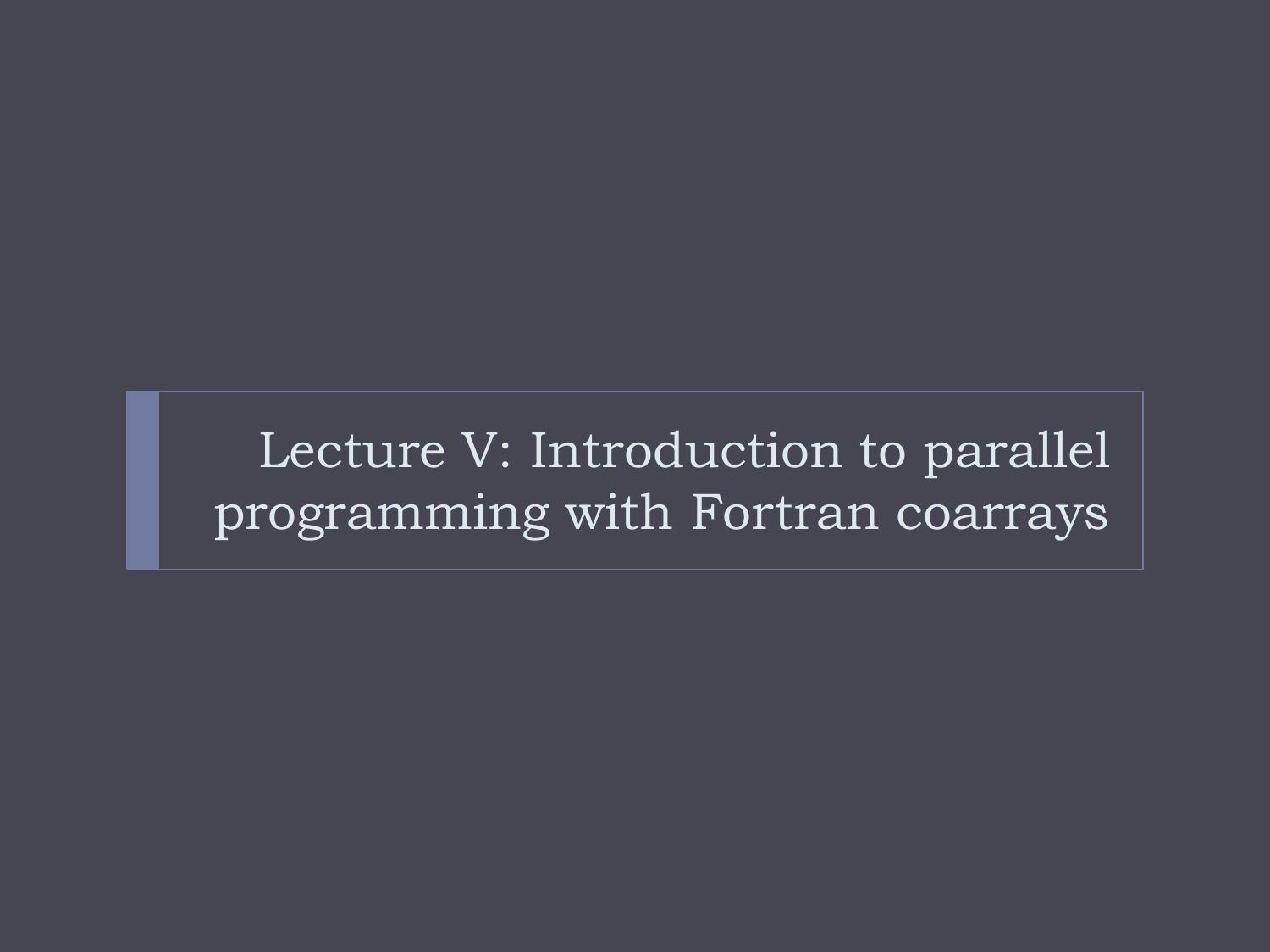# What is parallel computing ?

#### ▶ Serial computing

- Single processing unit (core) is used for solving a problem
- **One task processed at a time**

#### ▶ Parallel computing

- Multiple cores are used for solving a problem
- **Problem is split into smaller** subtasks
- **Multiple subtasks are processed** *simultaneously*

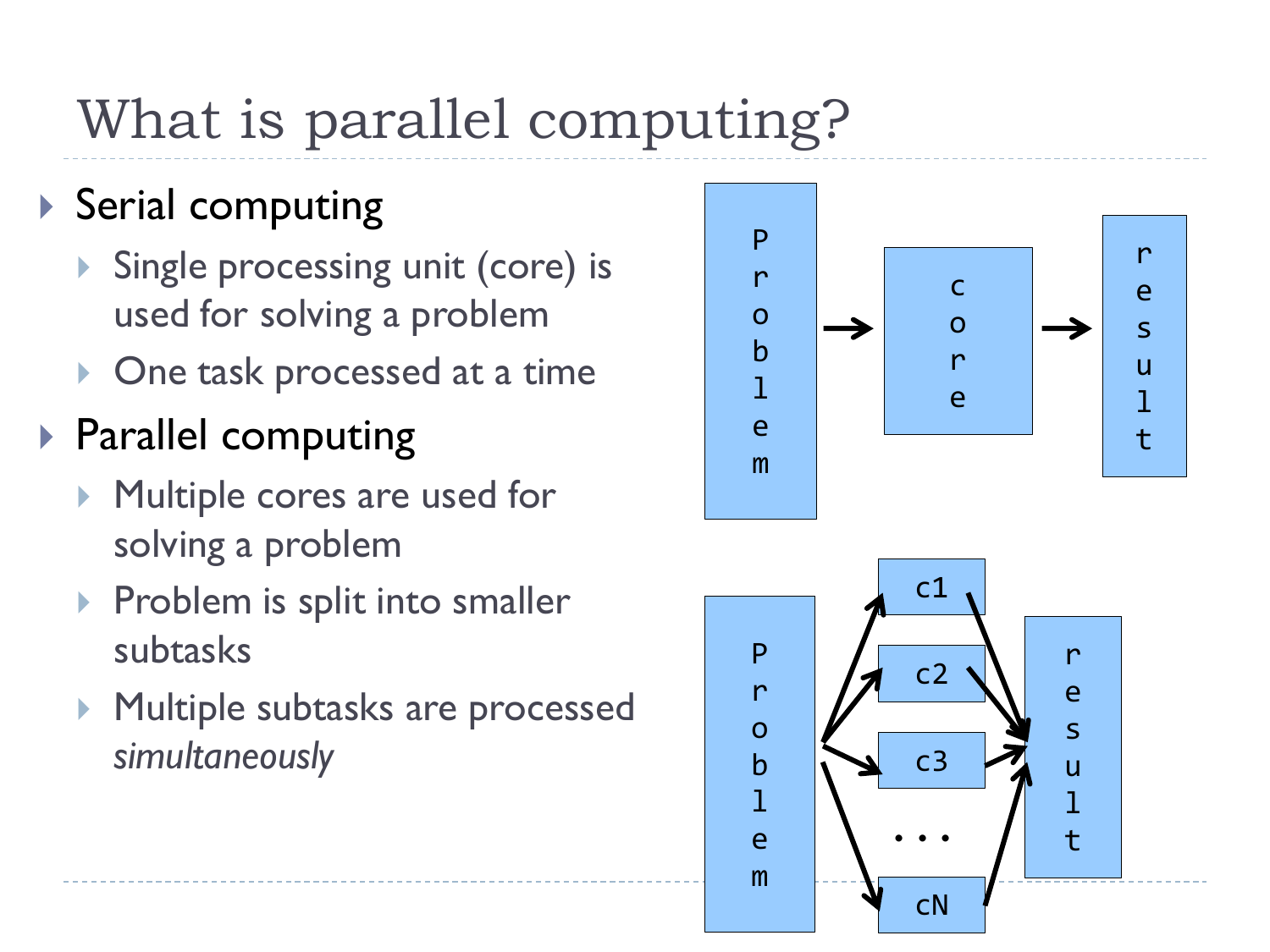# Why parallel computing?

- ▶ Solve problems faster
	- ▶ CPU clock frequencies are no longer increasing speed-up is obtained by using multiple cores
	- ▶ Parallel programming is required for utilizing multiple cores

#### ▶ Solve bigger problems

- **Parallel computing may allow application to use more memory**
- Apply old models to new length and time scales
- ▶ Grand challenges
- ▶ Solve problems better
	- **More precise models**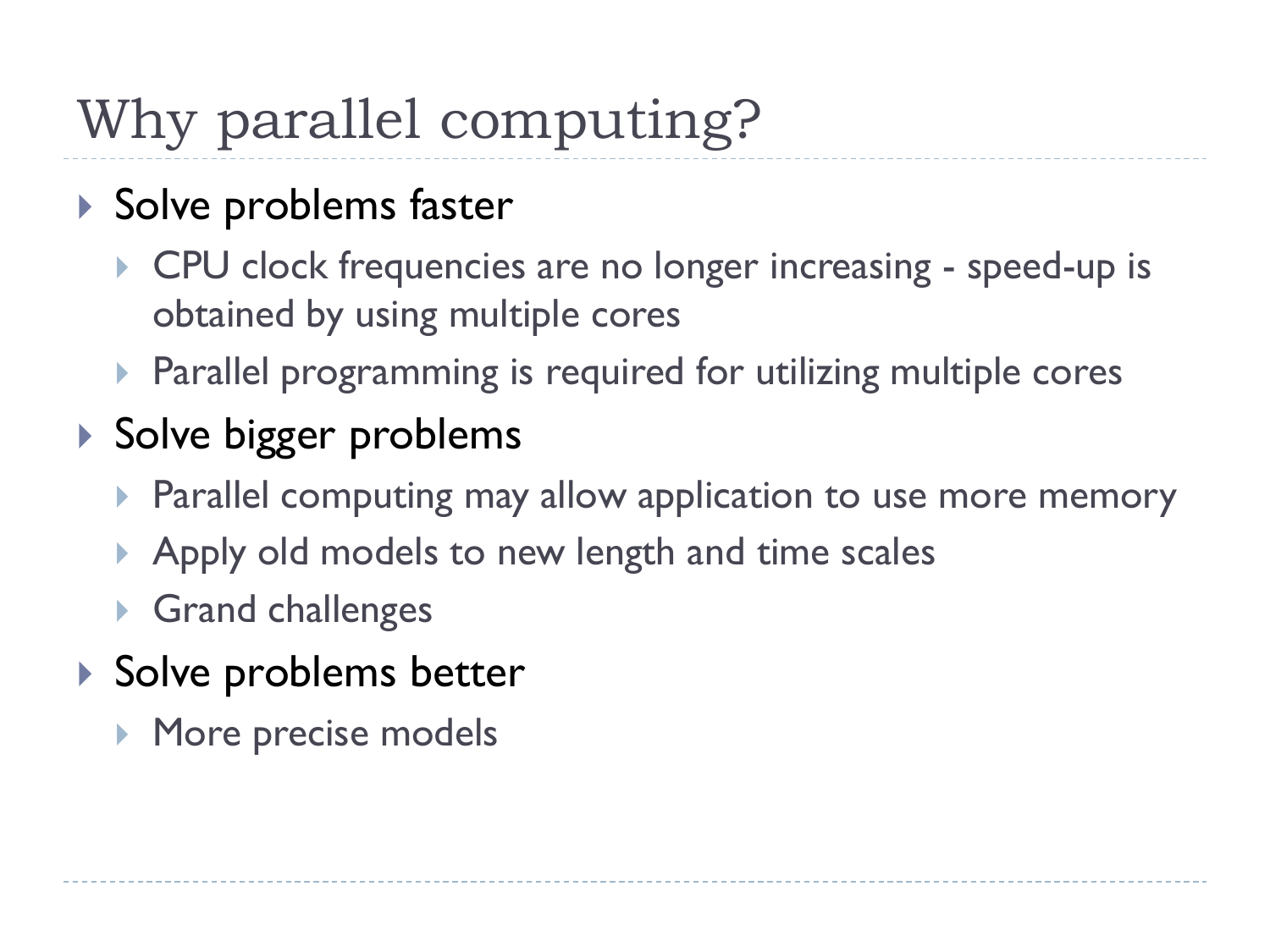# Types of parallel computers

- Shared memory
	- all the cores can access the whole memory
- ▶ Distributed memory
	- all the cores have their own memory
	- communication is needed in order to access the memory of other cores
- ▶ Current supercomputers combine the distributed memory and shared memory approaches





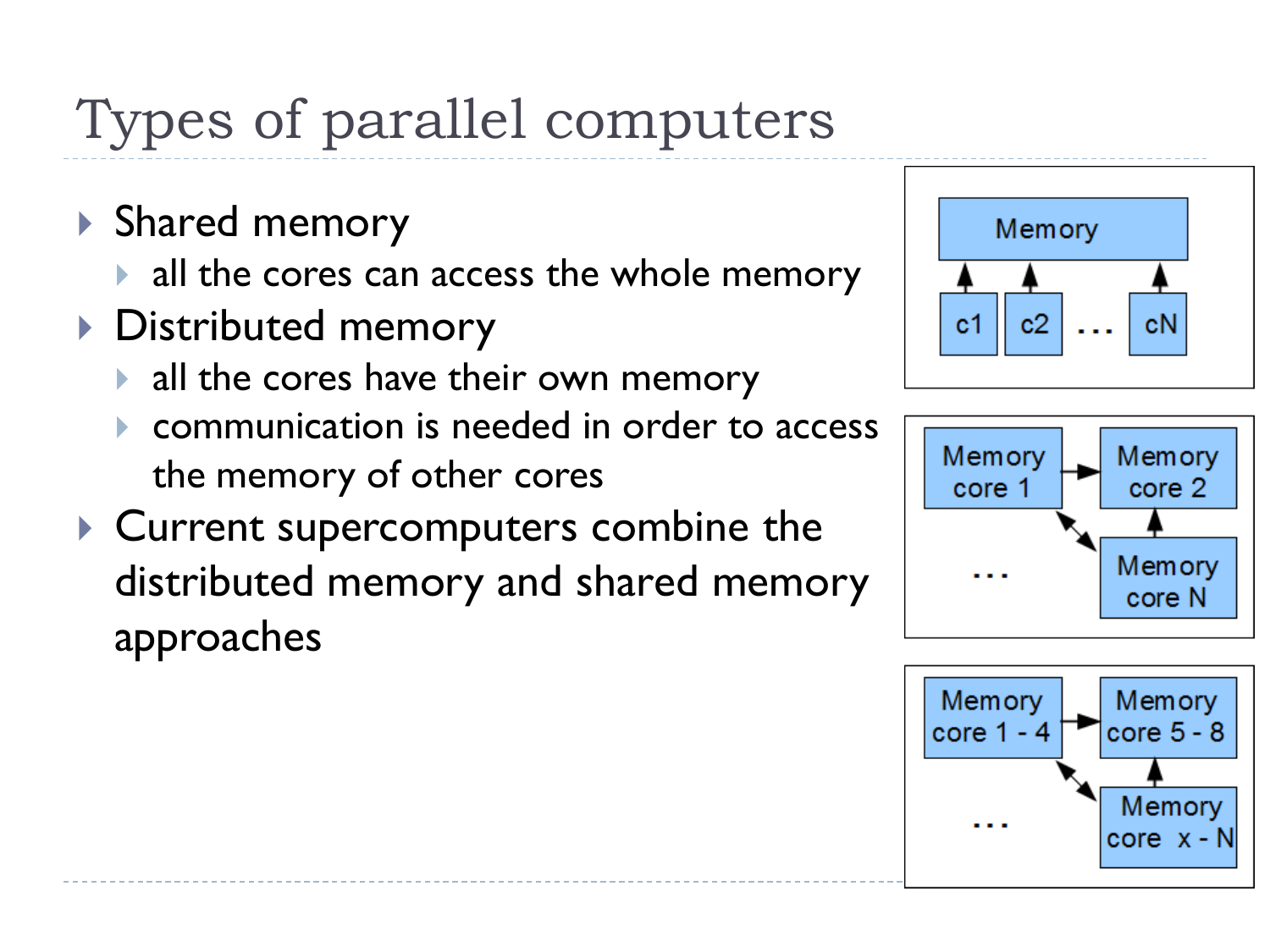#### What are Fortran coarrays about ?

#### Adds parallel processing as part of Fortran language

- **Only small changes required to convert existing Fortran code** to support a robust and potentially efficient parallelism
- ▶ A Partitioned Global Address Space (PGAS) language
	- Coarrays implement parallelism over "distributed shared memory"  $\rightarrow$  potentially massively parallel
- ▶ Has been integrated into Fortran 2008 standard
	- **Only few compilers so far support the syntax** 
		- CCE for real
		- **▶ Intel tops on MPI**
		- GNU supports only one image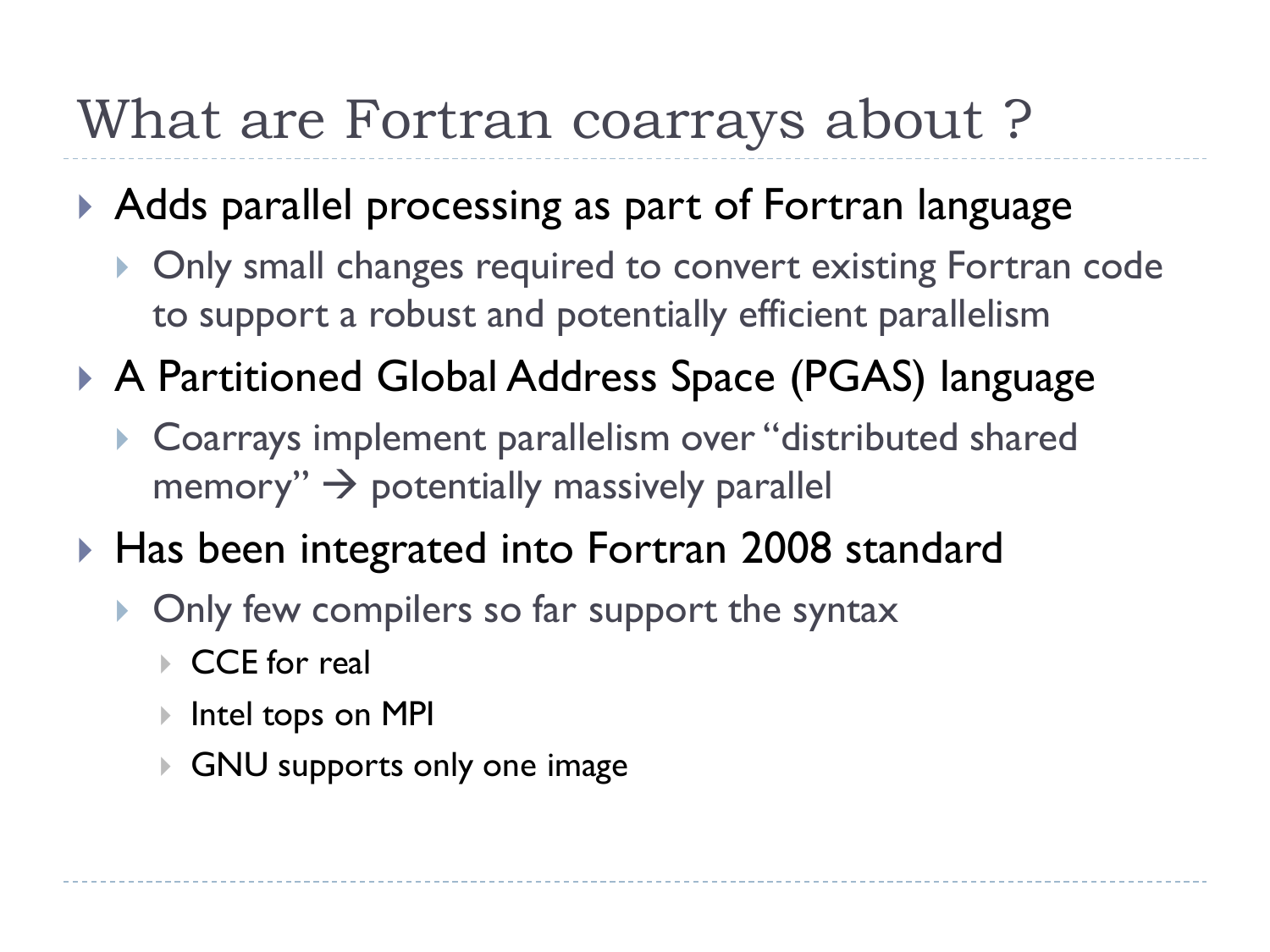#### Coarrays…

- Add only a few new rules to the Fortran language
- $\triangleright$  Provide mechanisms to allow
	- ▶ SPMD (Single Program, Multiple Data) style of explicitly parallel programming
	- ▶ Data distribution over partitioned memory (you can think about "distributed shared memory" here)
	- Guard against race conditions (in e.g. variable value assignments) by using synchronization
	- Memory management for dynamic shared entities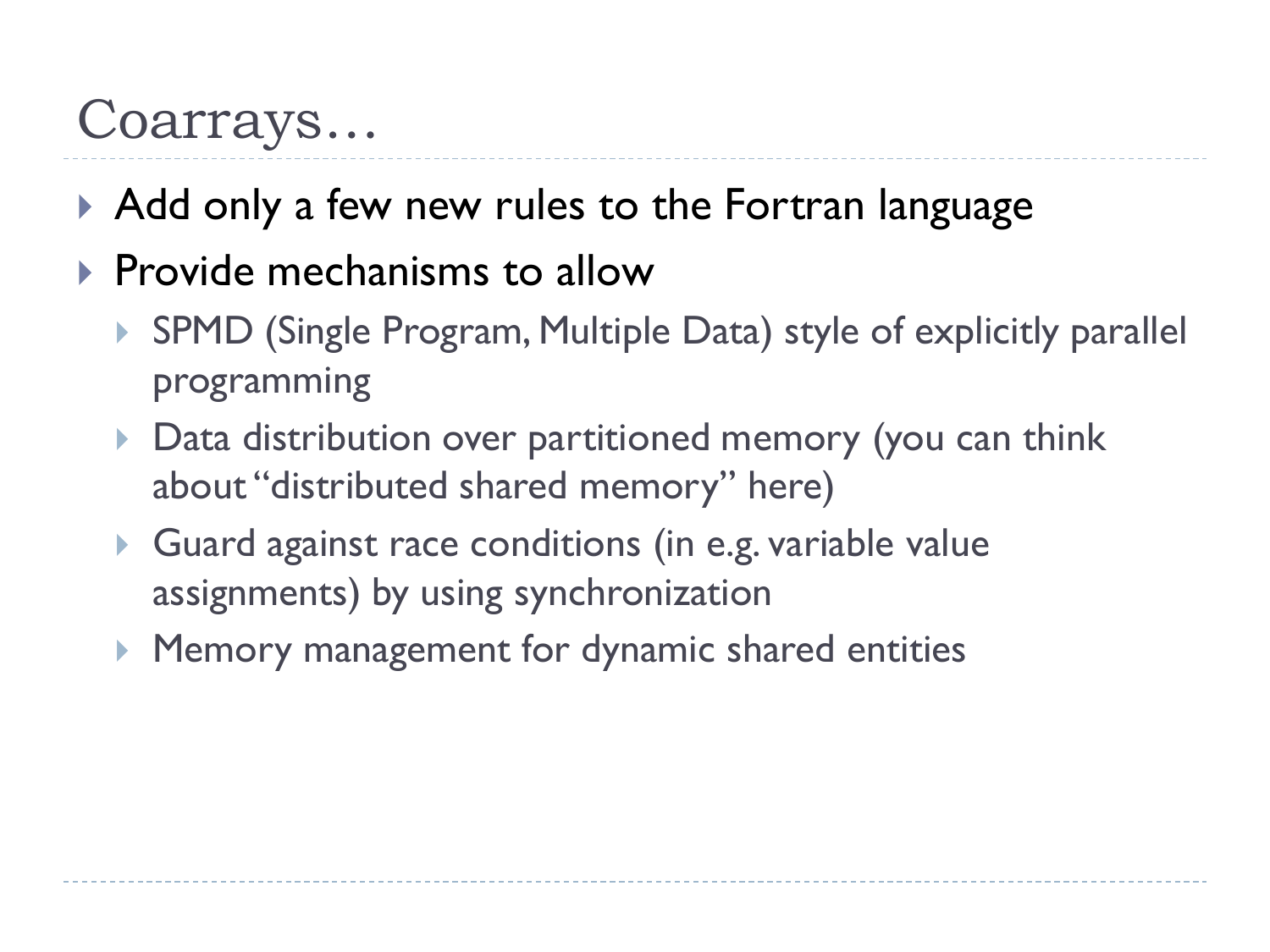#### Execution model

- ▶ Upon startup a coarrays program gets replicated into a number of copies called *images* (i.e. processes)
	- The number of images is usually decided at the execution time
- ▶ Each "replica" (image) runs asynchronously in a loosely/non-coupled way until program controlled synchronization
- Image's (local) data are visible within the image only  $$ except for data declared as special arrays i.e. *coarrays*
	- **One-sided data communication enables movement of coarray** data across different images of a program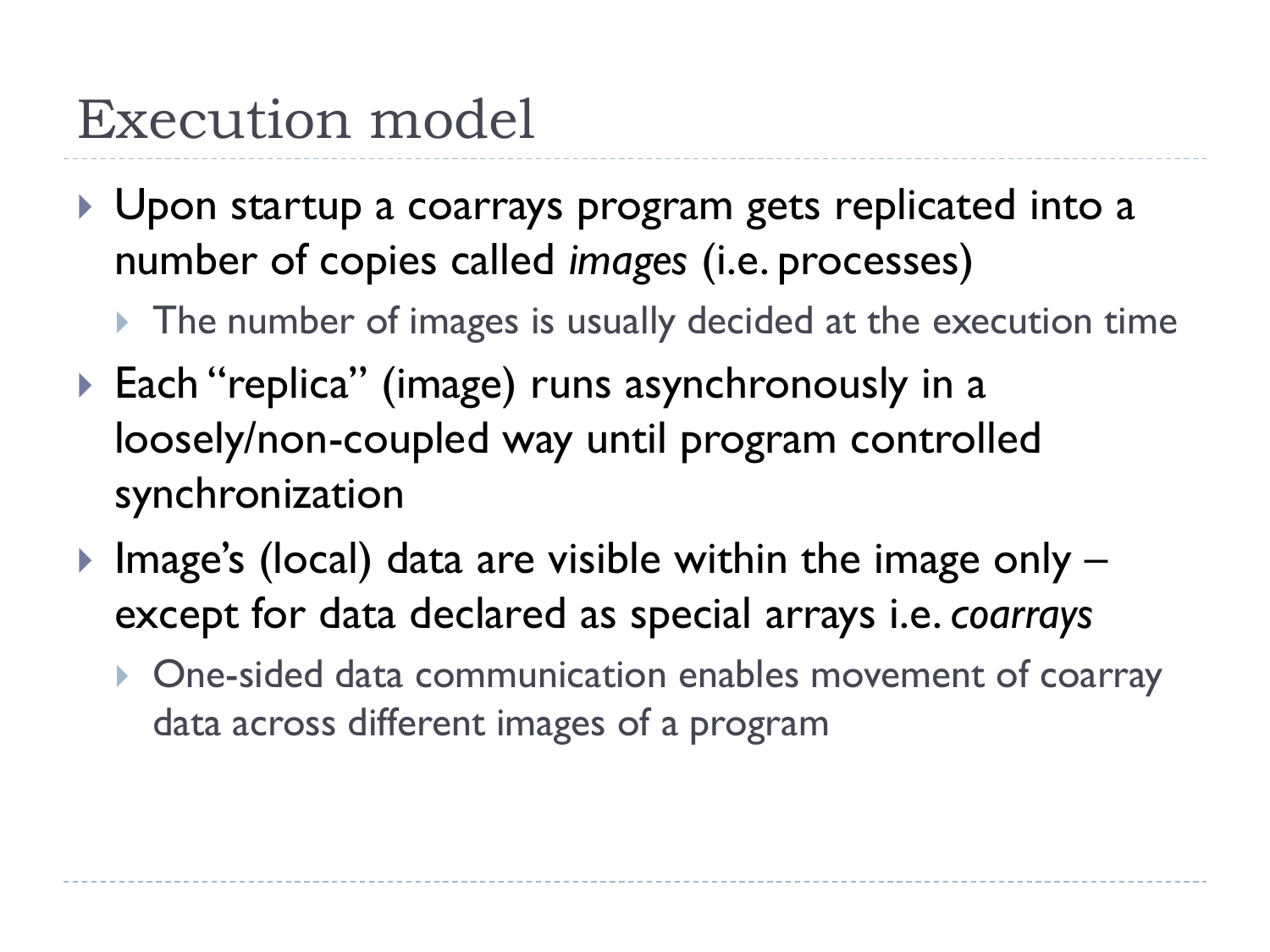## Time for "Hello World"!

- **num\_images()** returns the number of images in use for this run (usually set outside the program, by the environment)
- **this\_image()** returns the image number in concern numbered from 1 to **num\_images()**
- **This program is a trivially parallel i.e. each image does not** explicitly share any data and runs seemingly independently

```
program hello_world
  implicit none
  write(*,*) 'Hello world from ', &
   this_image() , 'of', num_images()
end program hello_world
```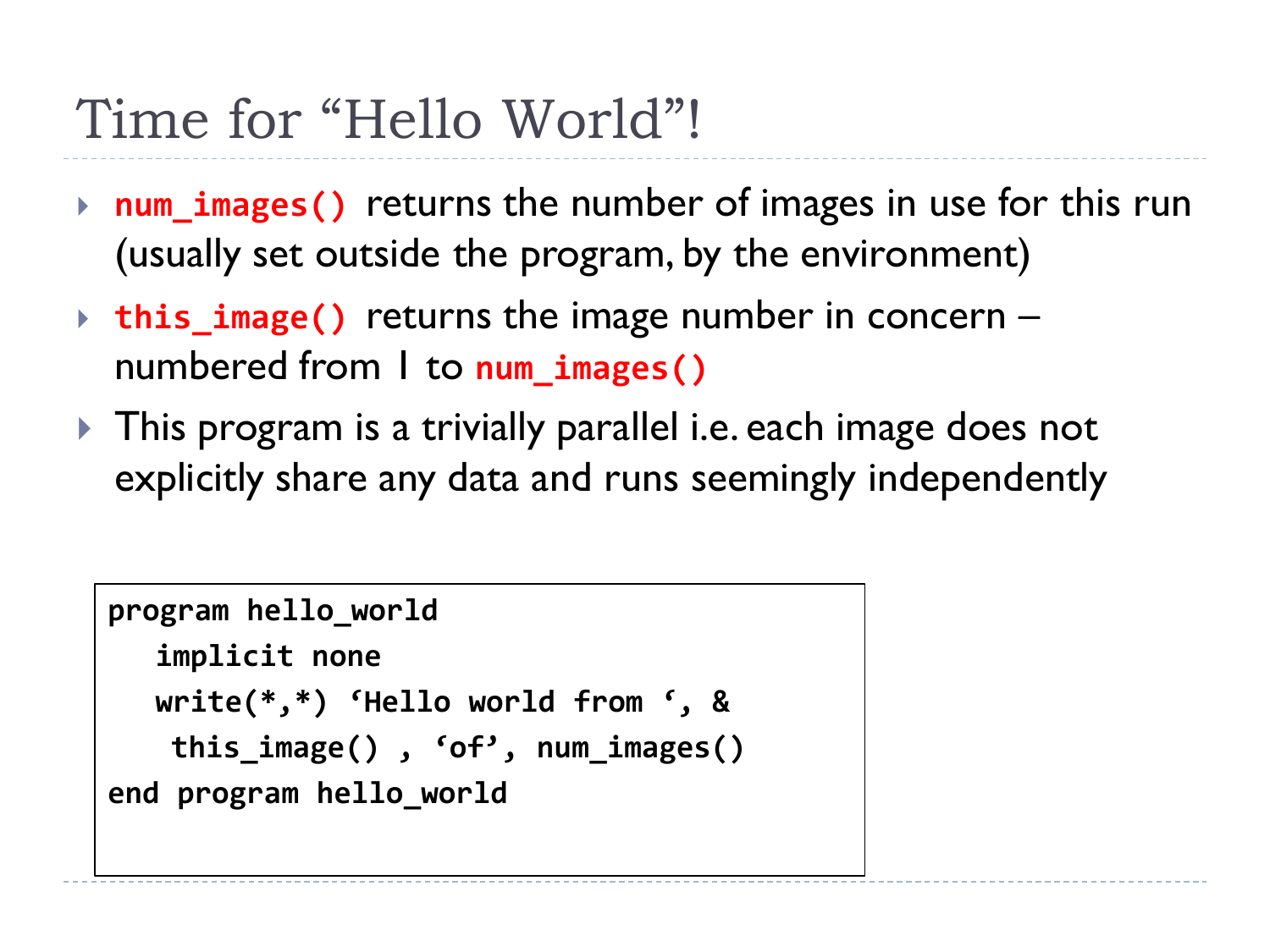## Declaring coarrays

- An entirely new data structure, coarrays, become meaningful in parallel programming context, when their data are remotely accessible by its images
- Accomplished through additional Fortran syntax for coarrays for Fortran arrays or scalars, for example :

```
integer, codimension[*] :: scalar
integer :: scalar[*]
real, dimension(64), codimension[*] :: vector
real :: vector(64)[*]
```
- Declares a **scalar** with a local instance *on every image*
- Declares a **vector** with 64 elements *on every image*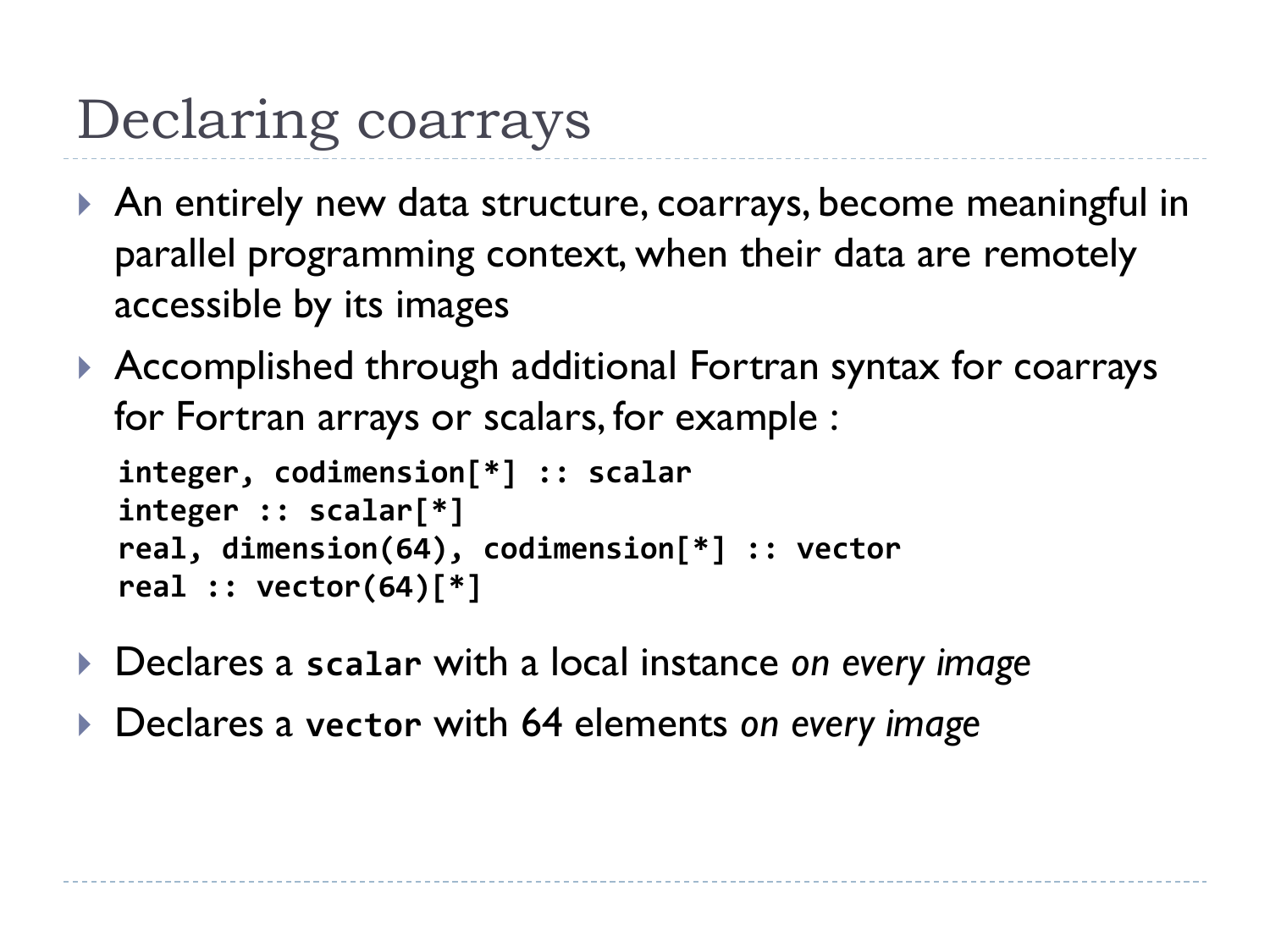#### Declaring coarrays

- The square brackets [\*] denote allocation of special coarrays over allocated images (decided upon program startup)
	- ▶ The round brackets "( )" mean local array accesses, and the "[ ]" are meant for remote data array accesses only

```
integer :: global(3)[*], local(3)
global(:) = this_image() * (/ 1, 2, 3 /) ! local initialization
local(:) = global(:)[1] ! copy from image number 1 to every
                          ! image
```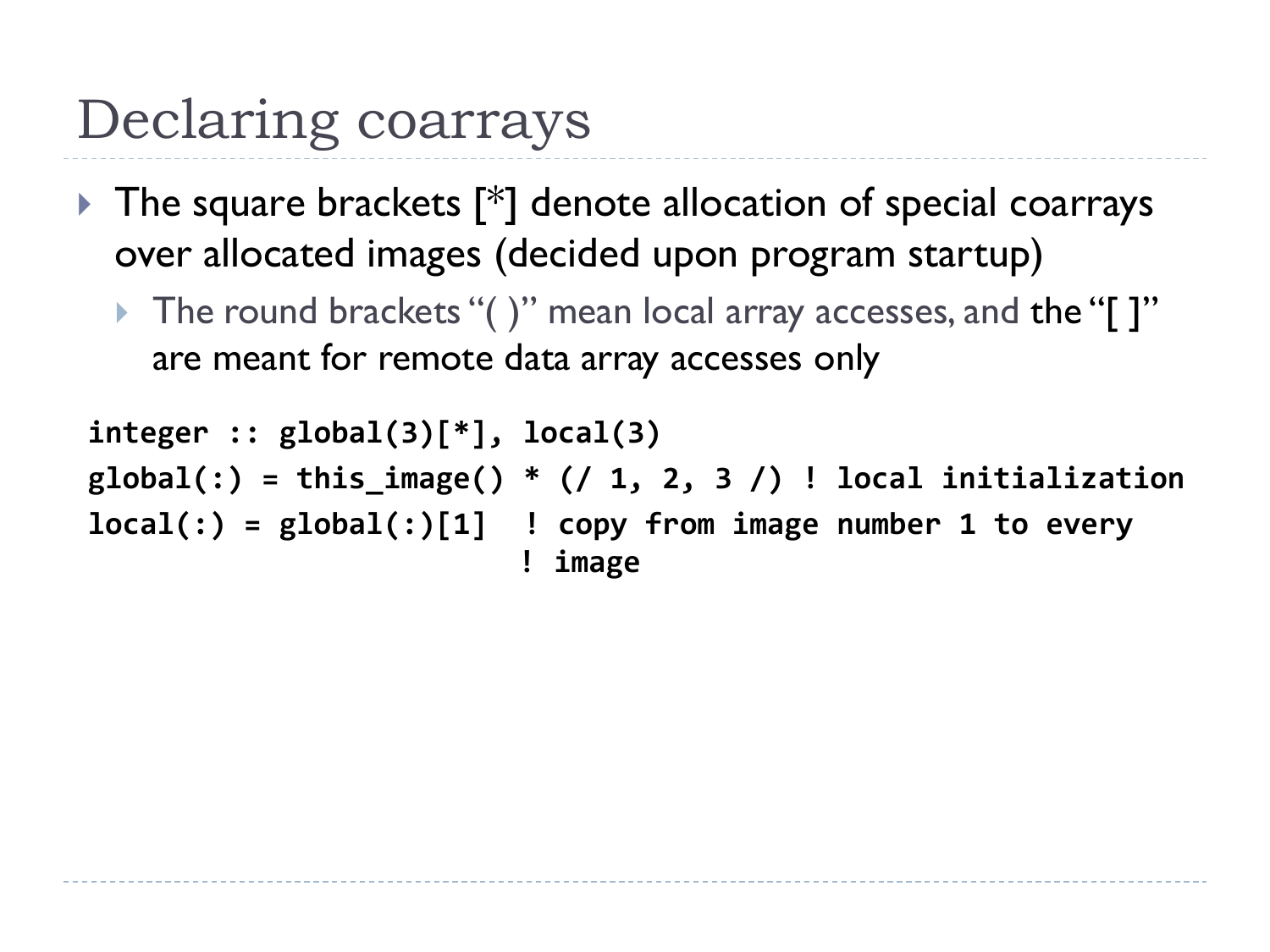### Synchronization

#### ▶ We need to be careful when updating coarrays

- Is the remote data we are copying valid i.e. up to date?
- ▶ Could another image overwrite our data without notice?
- How do we know if the remote update (fetch) is complete?
- Fortran provides synchronization statements, e.g. adds a barrier for synchronization of all images **SYNC ALL**
- $\triangleright$  To be absolutely sure we are getting correct result, we need to modify our previous copying example a little …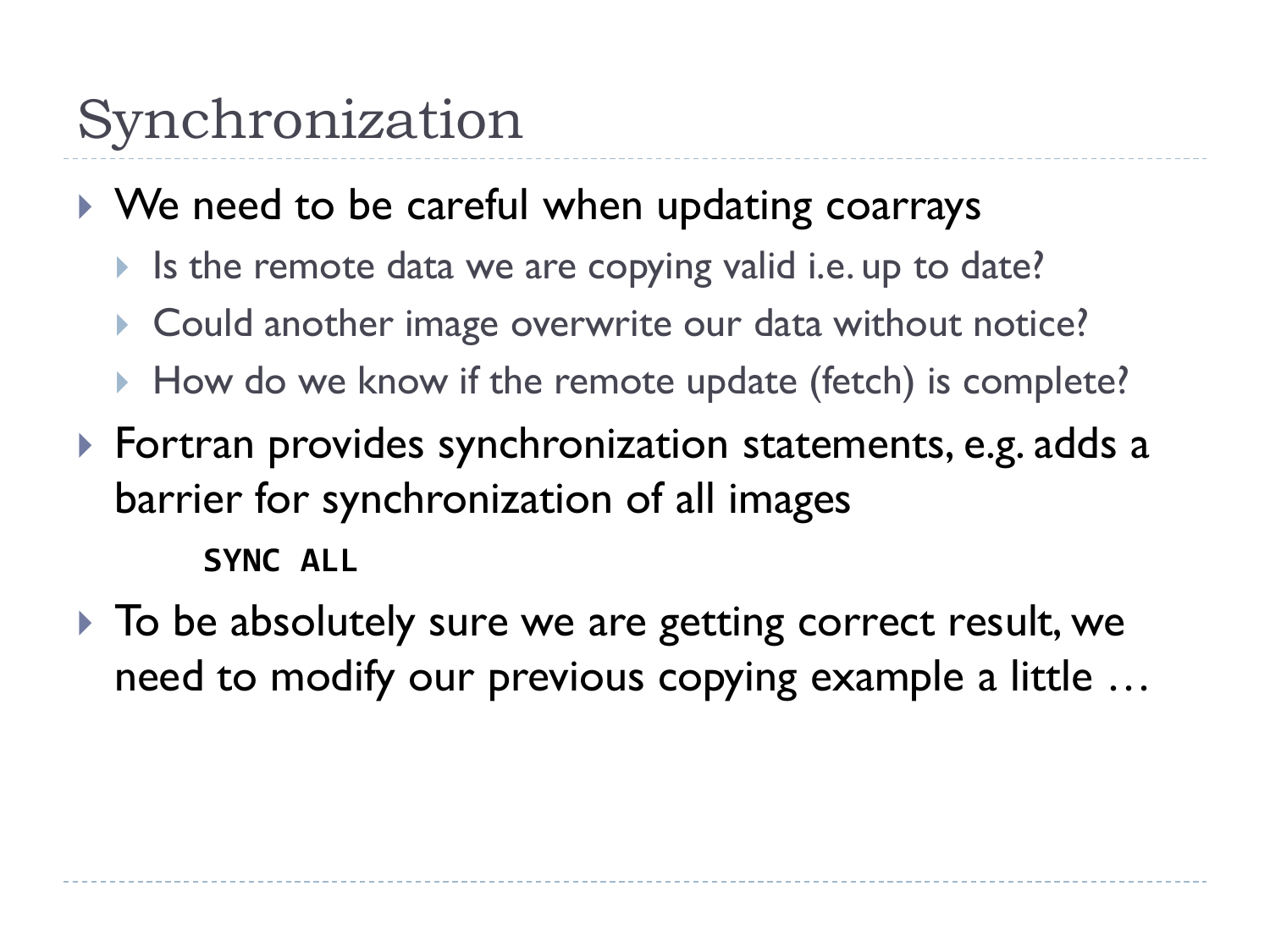## Synchronization: corrected remote copy

▶ We need to add barrier synchronization of all images before the copying takes place to be absolutely sure we are getting the most up to date copy of **global(:)[1]**

```
global(:) = this_image() * (/ 1, 2, 3 /)
sync all
local(:) = global(:)[1]
```
In this particular case – since only the image  $#I$  is in a critical position, we could use an alternative, pairwise form of synchronization:

```
global(:) = this_image() * (/ 1, 2, 3 /)
sync images(1)
local(:) = global(:)[1]
```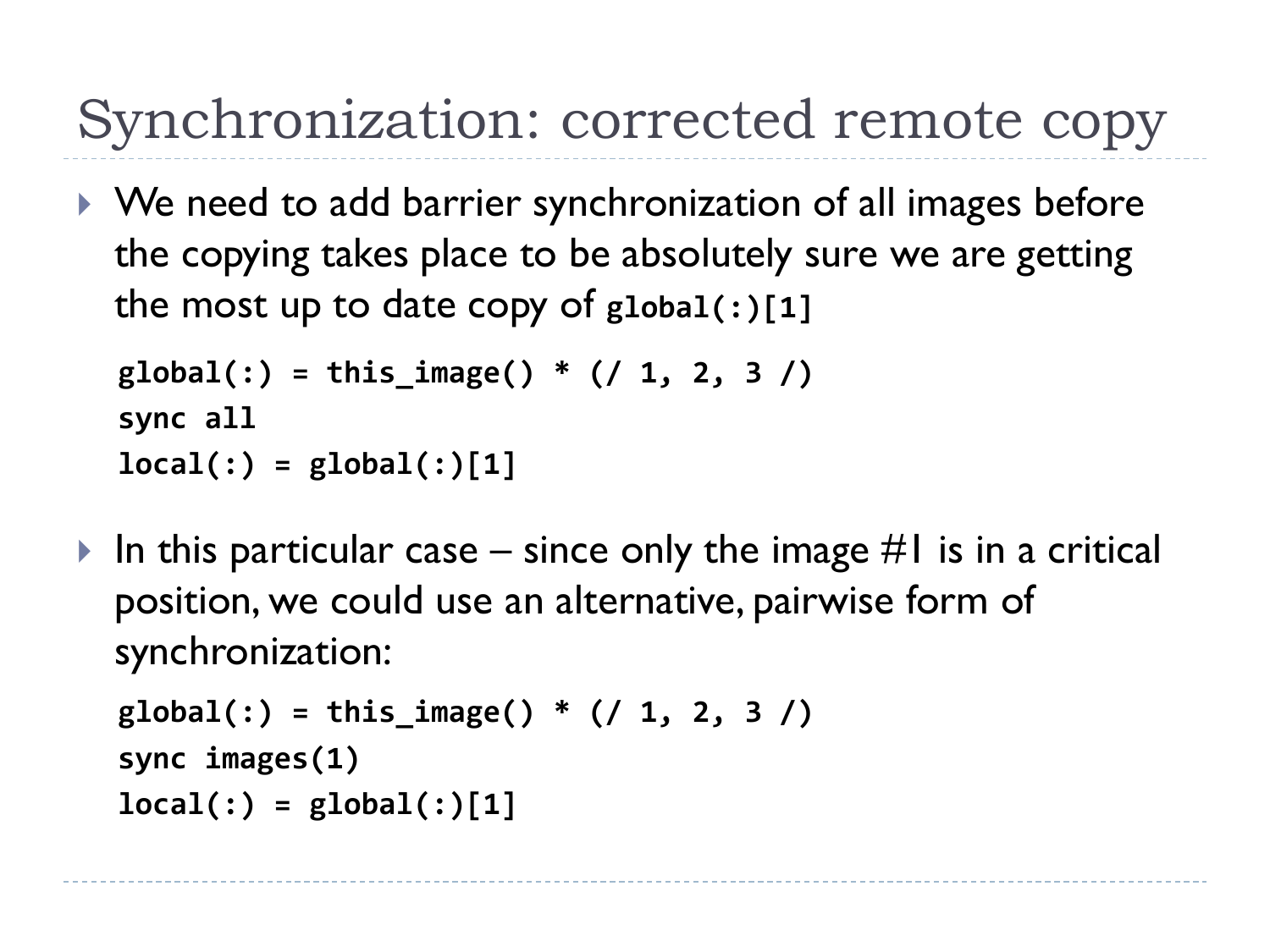### Interim summary: basic concepts

- ▶ About parallel processing in general
- **▶ Concept of** *images* and some related functions
- How to declare codimensional arrays (*coarrays*) and access their data
- $\blacktriangleright$  Image synchronization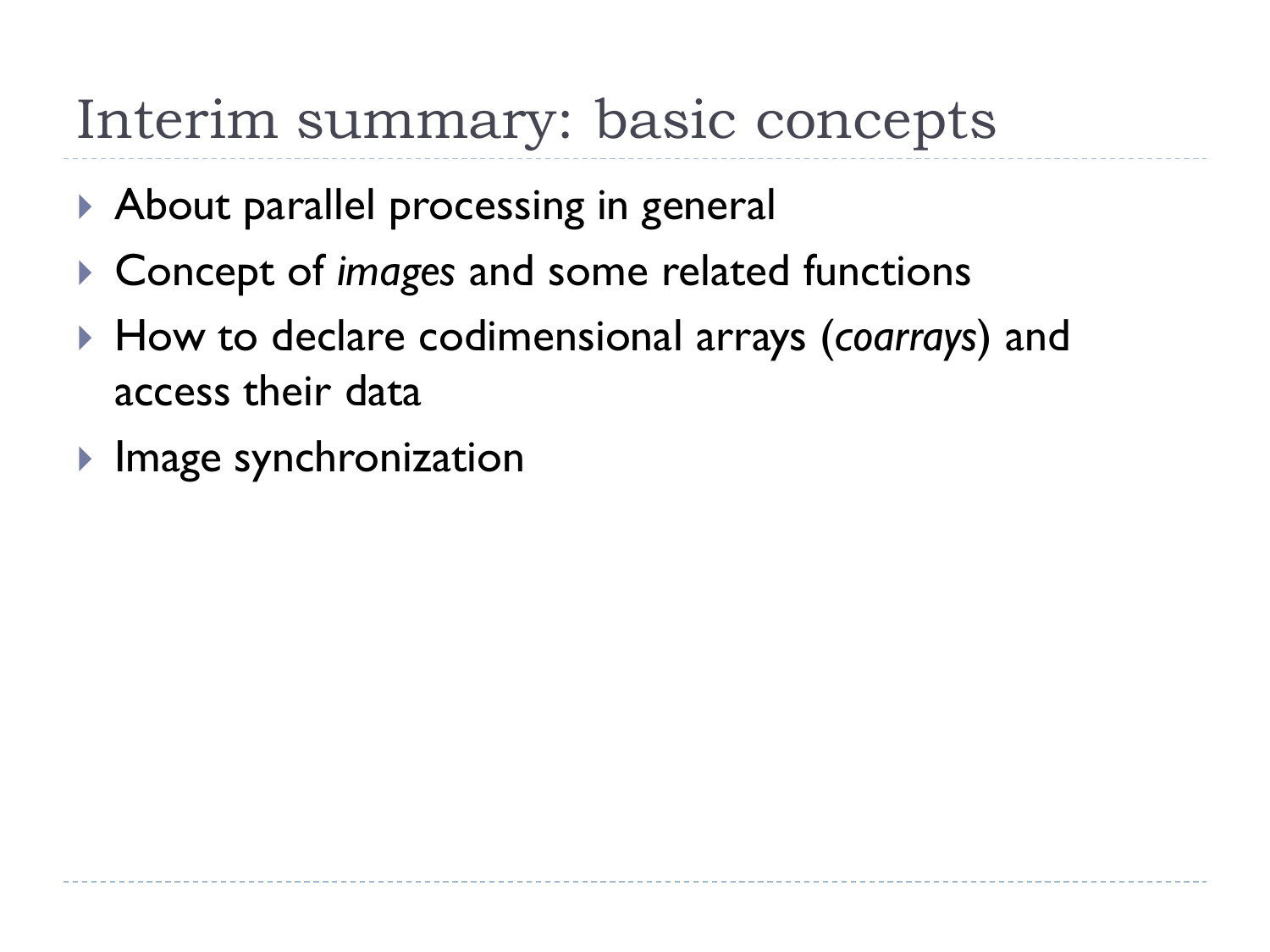- Multidimensional coarrays are possible also in terms of codimension
	- The last codimension must always be declared with asterisk "\*"
	- Sum of rank plus corank must be  $\leq 15$
	- ▶ The bounds of codimensions start from I by default but can be adjusted

```
integer, codimension[2,*] :: scalar
real, dimension(64,64), codimension[4,*] :: matrix
real, dimension(128,128,128), codimension[0:1,0:1,0:*] :: grid
```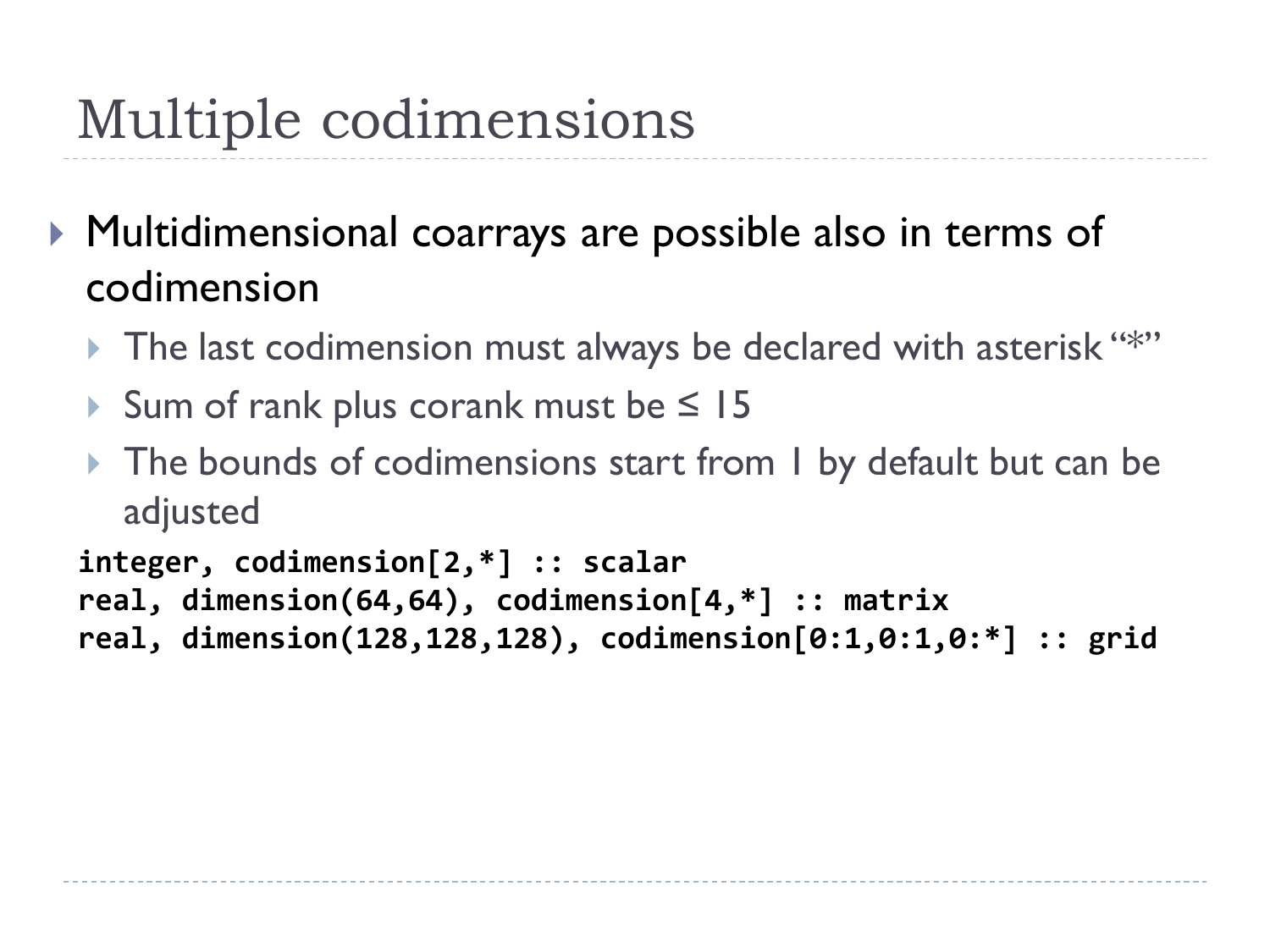### image\_index( ) and this\_image( )

- ▶ So far we have seen this\_image() function been used without arguments
- ▶ In its another calling form it takes a coarray as an argument, e.g. **real :: a(7,7) [0:3,3:\*] print \*, this\_image(a)**
- ▶ When running with 10 images it returns (say) for image#7 a vector  $(2, 4)$
- $\triangleright$  image\_index() performs the opposite conversion, i.e. returns a linear number of codimensional coordinates

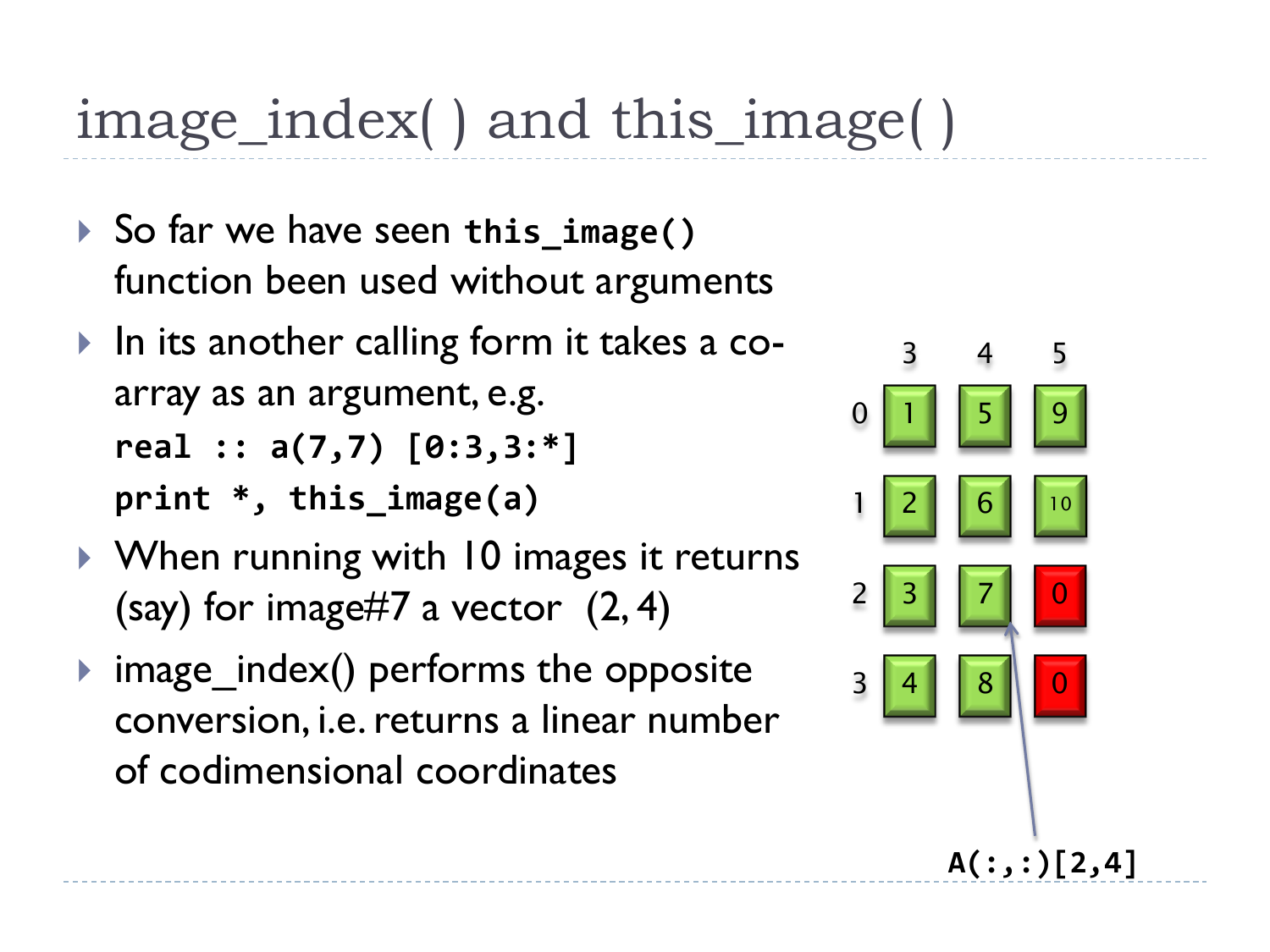### Coarrays in procedures

- ▶ When declared in a subroutine or function, a co-array must be one the following
	- Declared as a dummy argument to the procedure
	- ▶ Have ALLOCATABLE and/or SAVE attribute
- ▶ Re-mapping of corank is also allowed
- A coarray in procedure cannot be an automatic array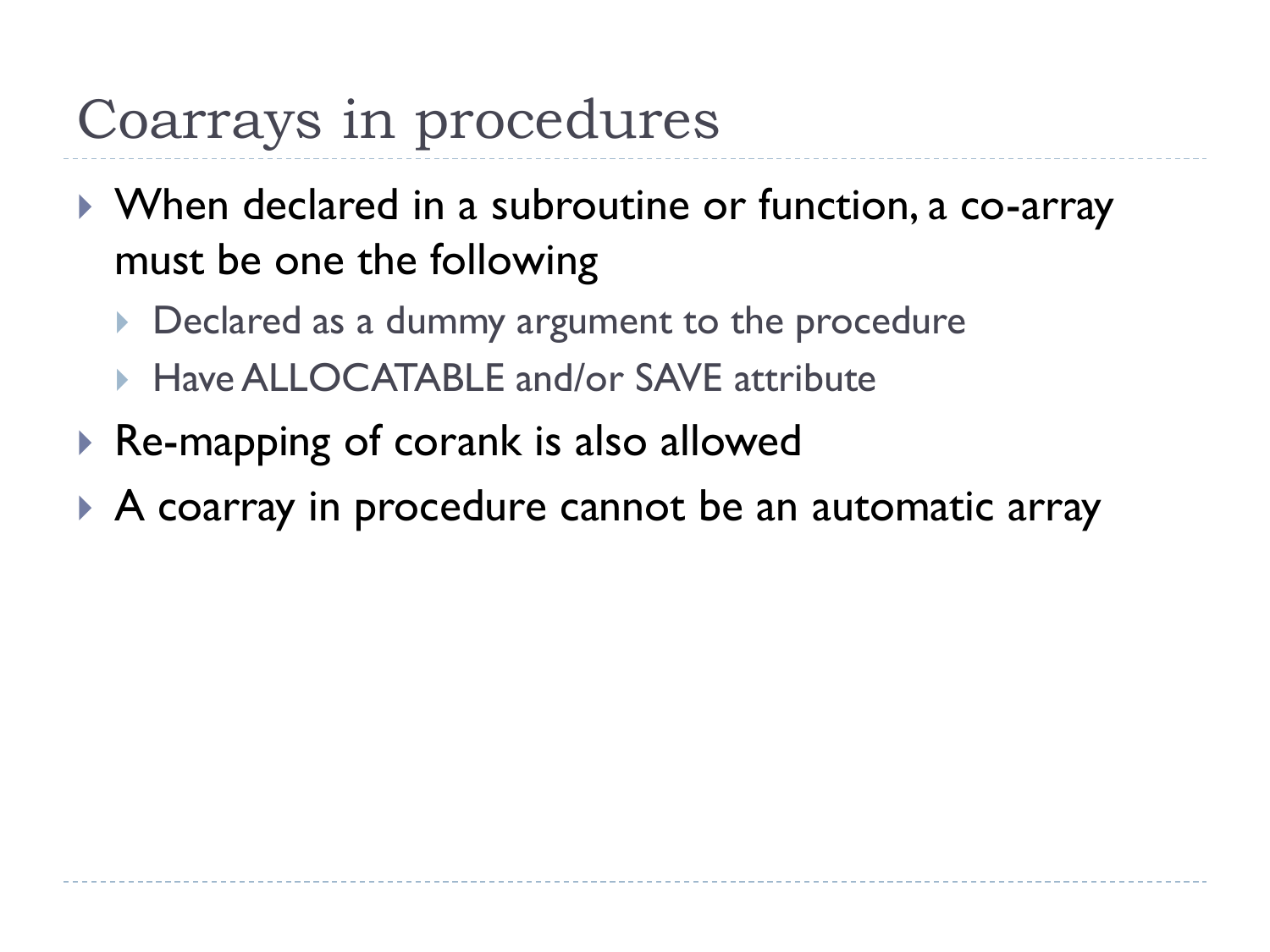#### Co-arrays in procedures

**subroutine some\_routine (n, array\_1, co\_array\_1, array\_2, co\_array\_2, co\_array\_3) implicit none !-- procedure arguments integer, intent(in) :: n integer, intent(inout) :: array\_1(n) ! explicit shape integer, intent(inout) :: co\_array\_1(n)[\*] ! explicit shape integer, intent(inout) :: array\_2(:) ! assumed shape integer, intent(inout) :: co\_array\_2(:)[\*] ! assumed shape integer, intent(inout) :: co\_array\_3[:] ! illegal : assumed co-shape !-- procedure variable declarations (not all ok – see below) integer :: local\_array\_1(n) ! ok, an automatic (regular) array integer :: local\_array\_2(1000) ! ok, local (regular) array integer :: local\_co\_array\_1(n)[\*] ! invalid : co-array can't be automatic integer :: local\_co\_array\_2(1000)[\*] ! invalid : save-attribute missing integer, save :: local\_co\_array\_3(1000)[\*] ! ok, co-array with save-attr integer, allocatable :: local\_co\_array\_4(:)[:] ! ok, co-array with allocatable integer, pointer :: local\_co\_array\_5(:)[:] ! invalid : co-array can't have pointer end subroutine some\_routine**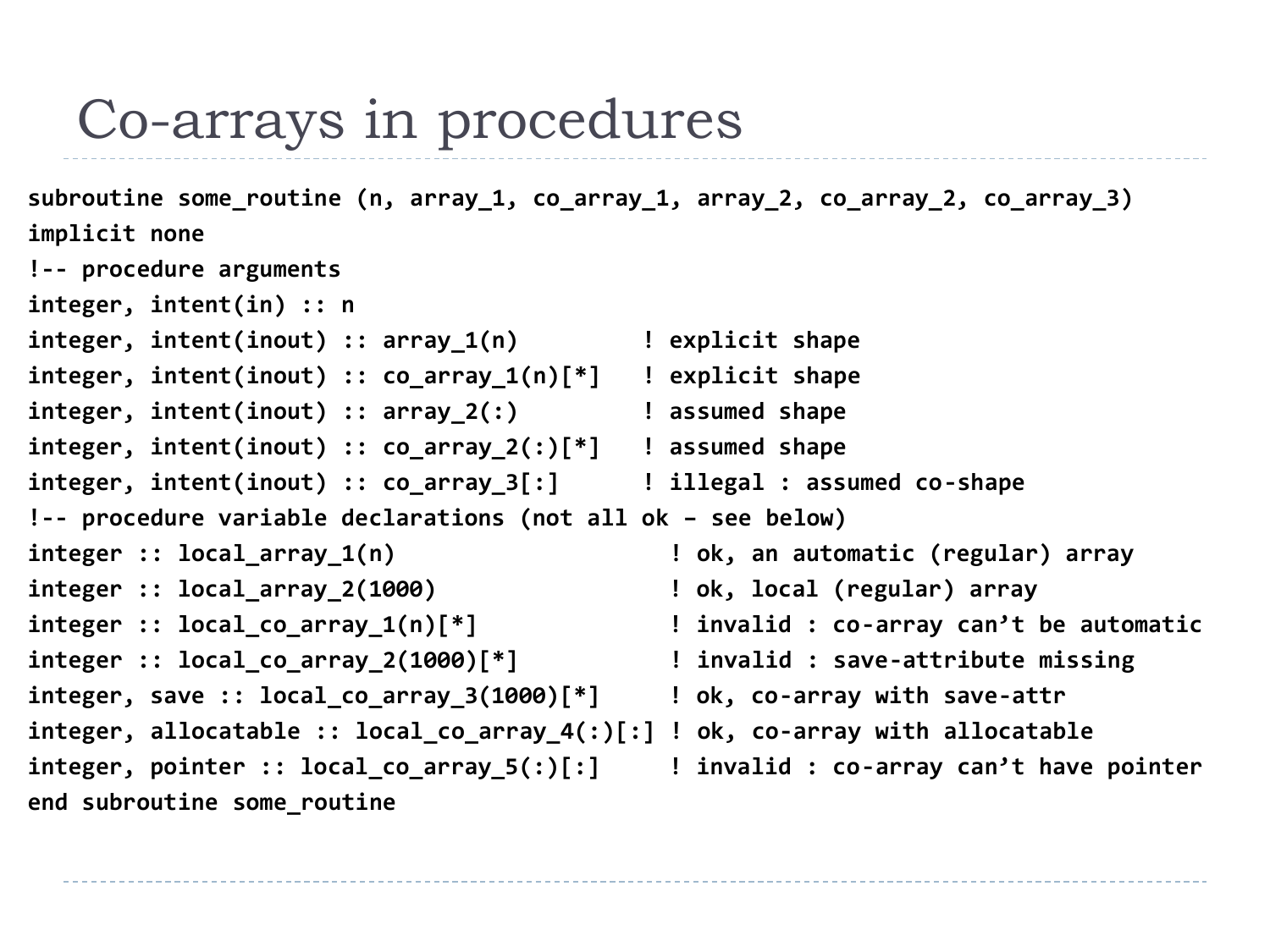# I/O conventions

- ▶ Each image has its own, independent set of Fortran input and output units
- The default input ("stdin", i.e.  $READ(*,...)$  etc) is preconnected to the master image (image#1) only
	- $\triangleright$  Do stdin with the image #1 only and broadcast the data
	- Similarly with command-line input

```
program safe_and_correct_stdin
integer :: flag[*] = 0, i
if ( this_image() == 1 ) then
    read *,flag
    do i = 2, num_images()
       flag[i] = flag
    enddo
endif
sync all
end program safe_and_correct_stdin
```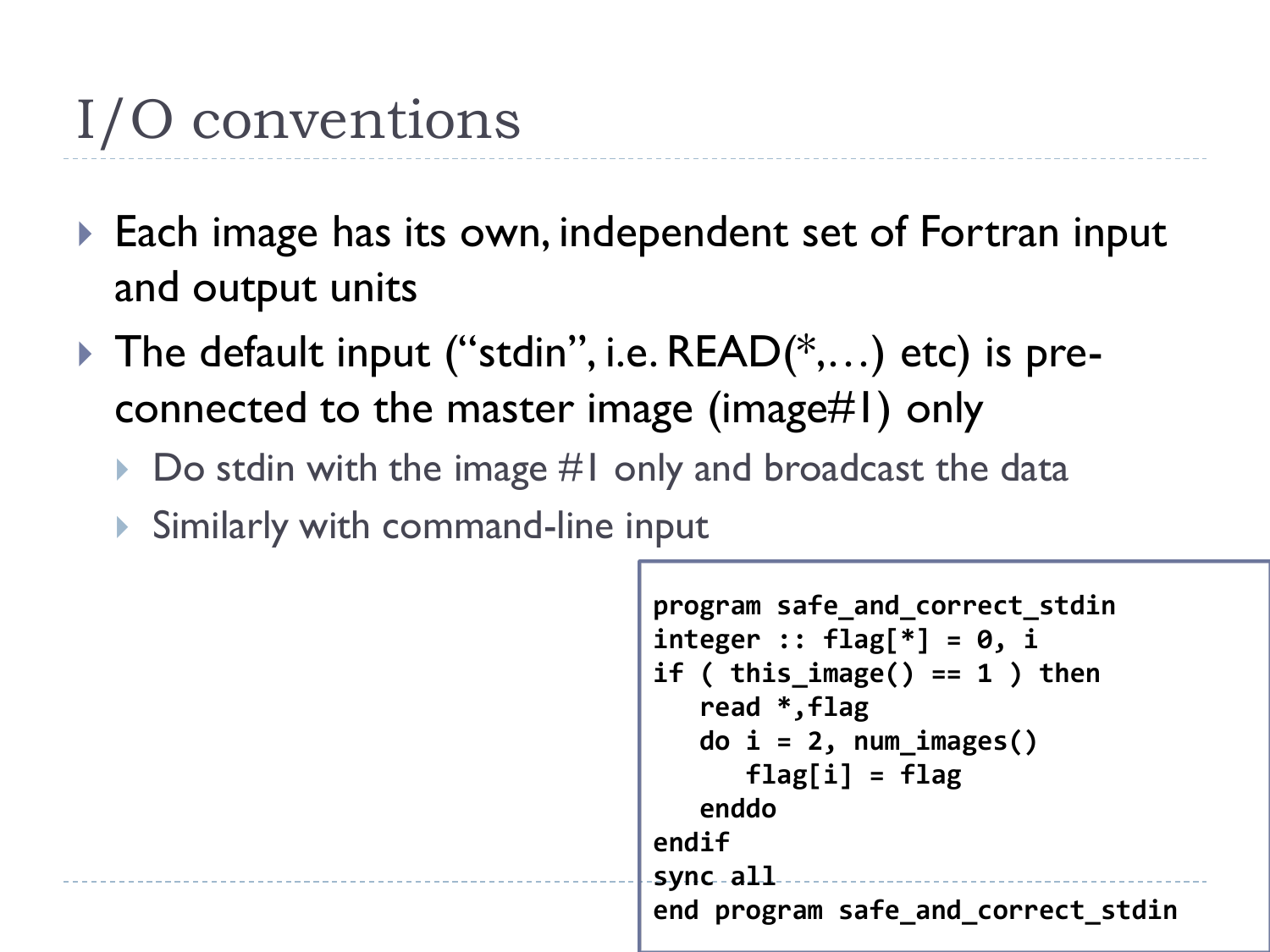# I/O conventions

▶ The default output ("stdout") is connected to all images

- ▶ Output is merged (in any order) into one output stream
- ▶ PRINT \*, WRITE(\*,...), WRITE(6,...)
- ▶ The standard error ("stderr") is redirected to the "stdout"
	- $\blacktriangleright$  WRITE $(0,...)$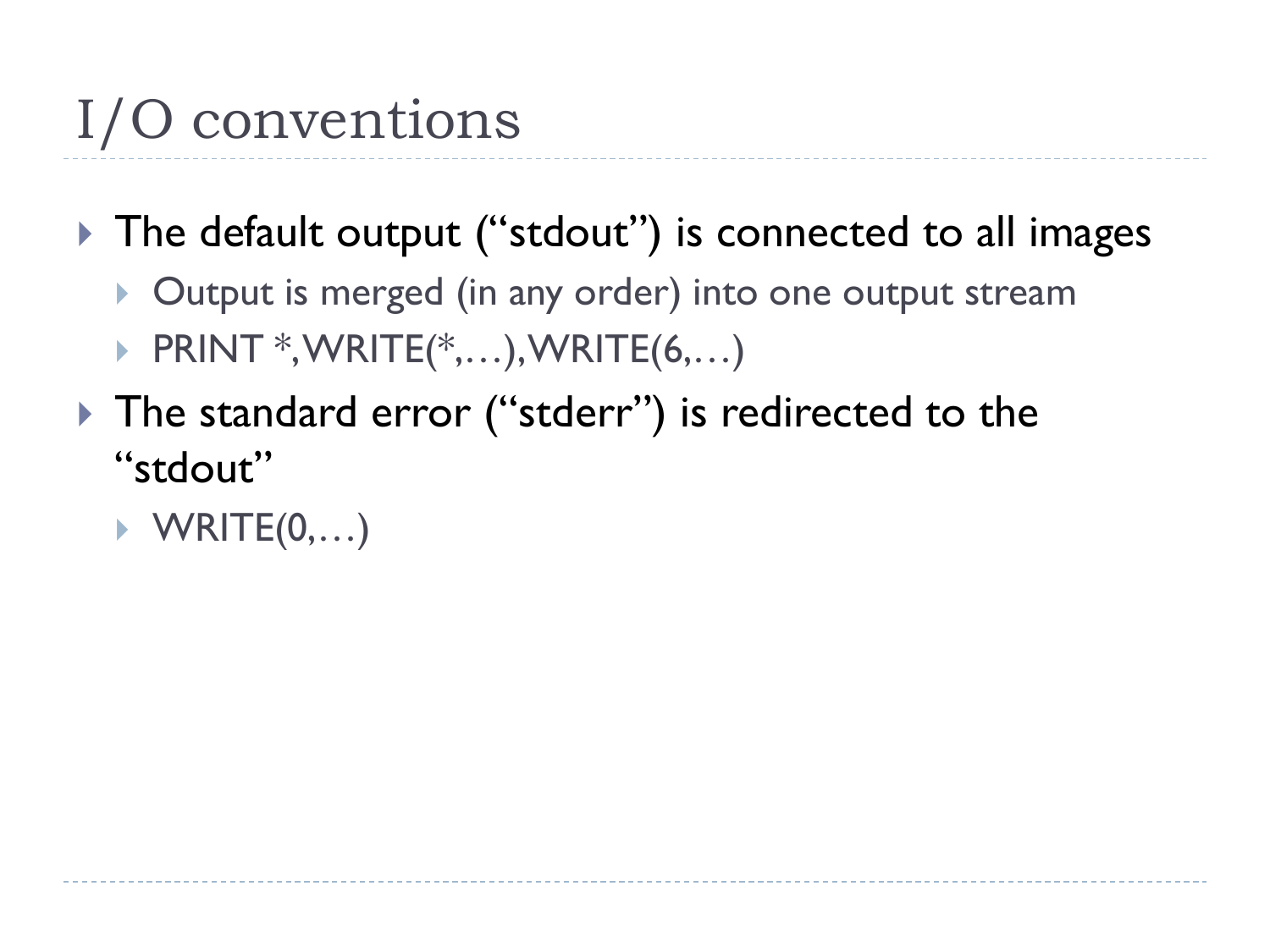## ALLOCATABLE coarrays

It is possible to define dynamic coarrays, where both shape (i.e. locally owned part) and co-shape are dynamic, e.g. an allocatable with deferred shapes:

```
integer , allocatable :: a(:) [:]
```

```
...
allocate (a(1000)[*])
deallocate (a)
```
- ▶ ALLOCATE and DEALLOCATE imply implicit synchronization *all images* must participate i.e. an implicit **sync all** occurs
- ▶ The local size (here: 1000) must be the same on each image
- $\triangleright$  The last co-dimension must have an asterisk "\*"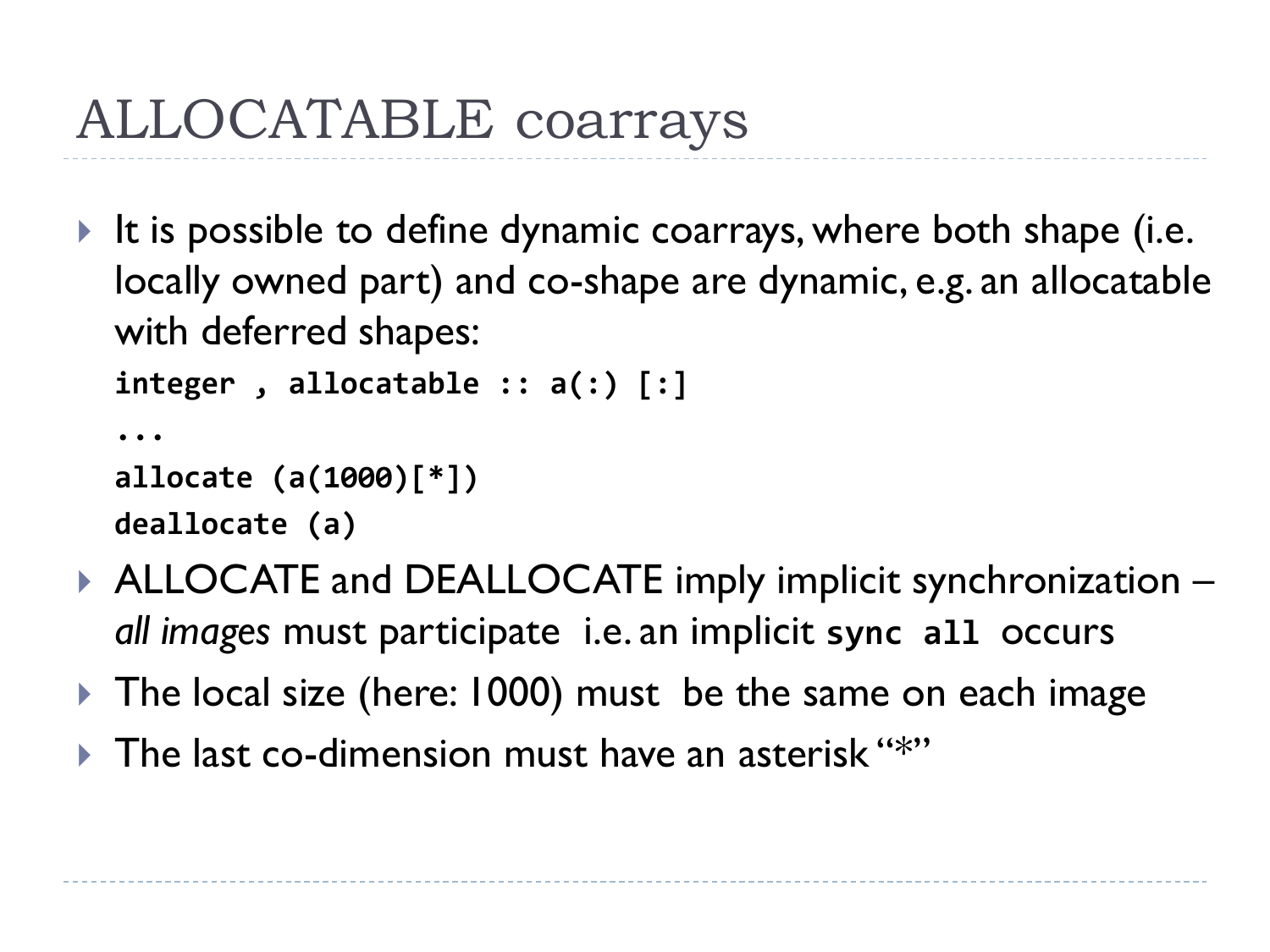#### About POINTERs with coarrays

- ▶ A coarray declaration cannot have a POINTER attribute
- ▶ Thus the following would be illegal: **real, pointer :: ptr[:] ! this is invalid Fortran**
- ▶ However, we can define a new TYPE, where type component(s) have POINTER (or ALLOCATABLE) attributes
	- ▶ And then define a coarray being of that TYPE
- Used in dynamic dimensioning of coarrays
	- **This way local sizes on every image can be different**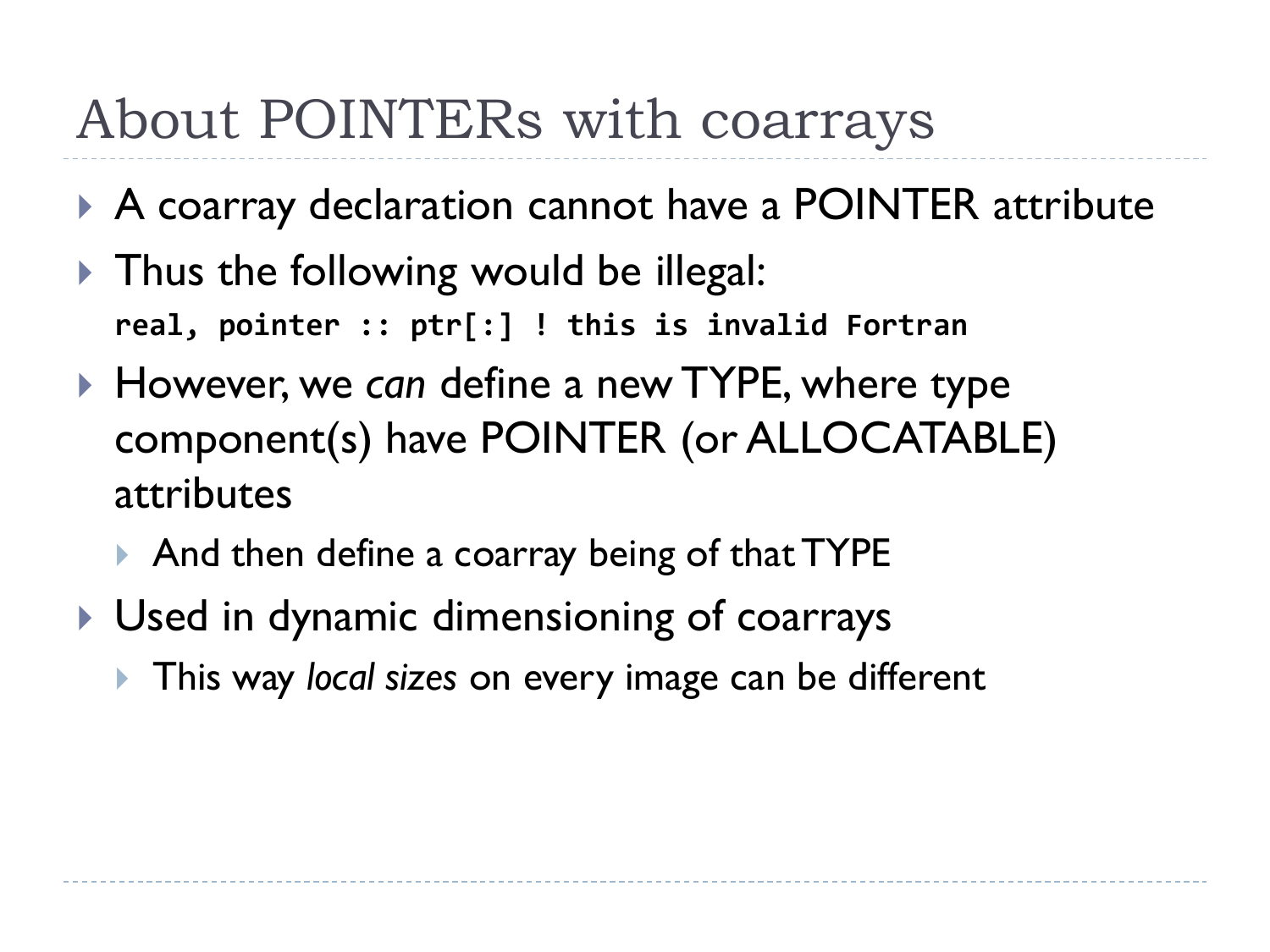#### Variable length coarrays via ALLOCATABLE

▶ Create a new Fortran data type with ALLOCATABLE component in  $it$  – and place it in a MODULE **type mytype real, allocatable :: data(:)** 

**end type mytype**

- ▶ Then declare a coarray of that type, e.g. **type (mytype) :: co[\*]**
- ALLOCATE on each image, but *different size* **allocate (co % data (10 \* this\_image()))**
- ▶ Refer to the data of another image such as **element = co[1] % data(1)**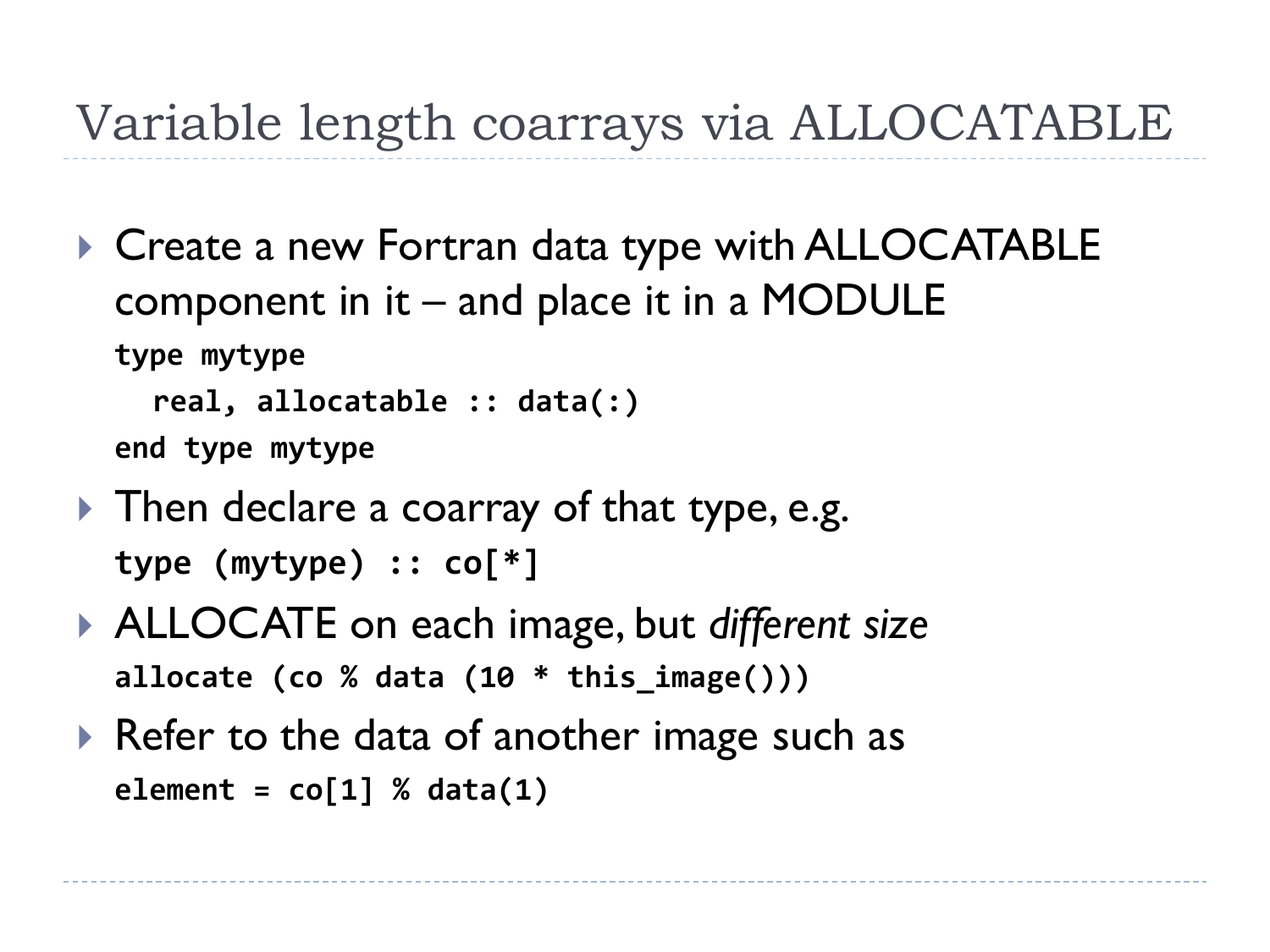#### Variable length coarrays via POINTER

- ▶ Or, after defining **TYPE (mytype) :: co[\*] REAL, TARGET :: chunk(1000)**
- Make **co%data** to point different chunks of local data **CALL get\_my\_range(size(chunk), istart, iend) co%data => chunk(istart:iend)**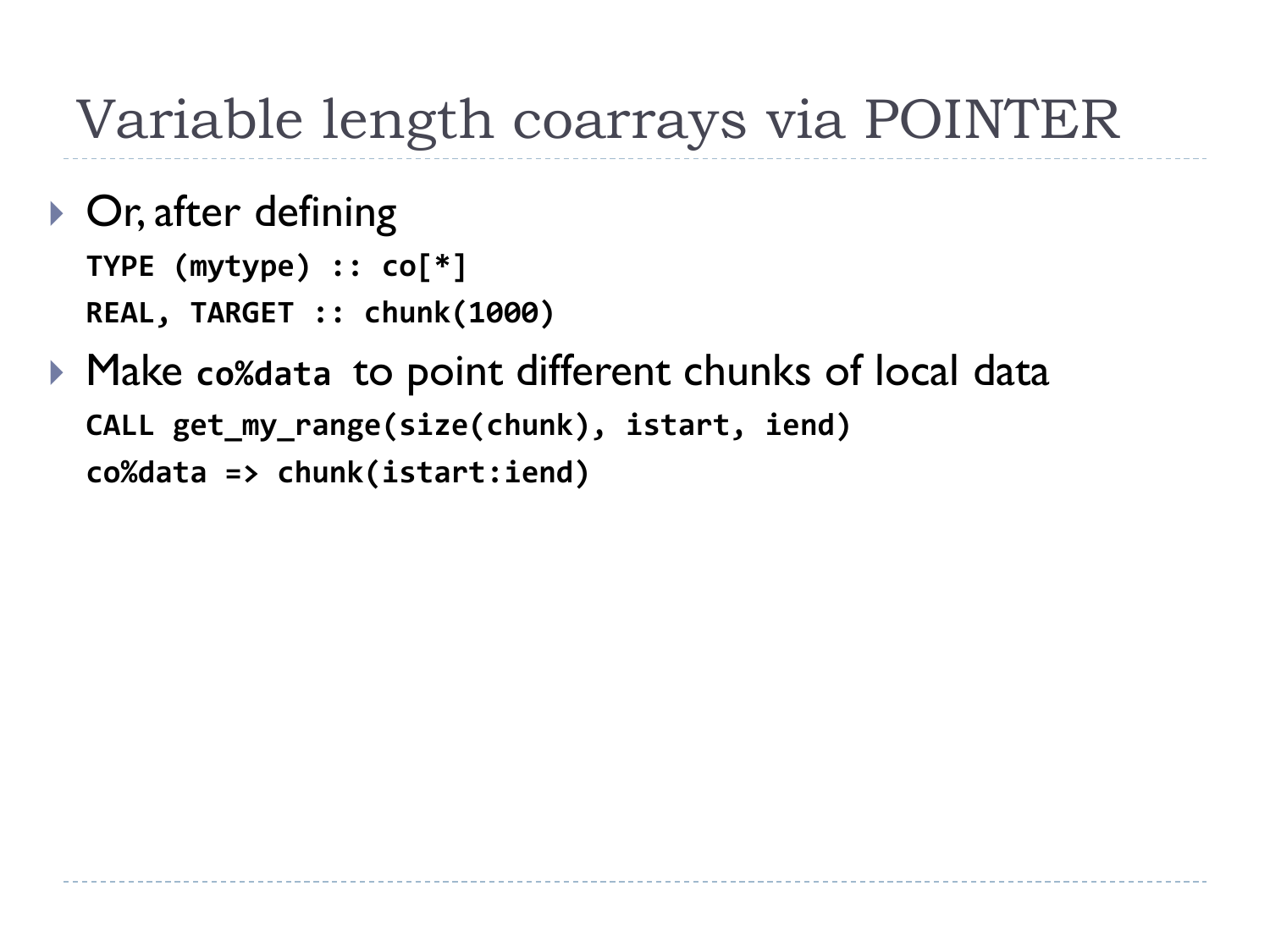## Summary of the latter part

- ▶ Multiple codimensions & bounds
- **Using coarrays in procedures**
- IO in Fortran coarrays
- ▶ How to define coarrays with varying-sized local parts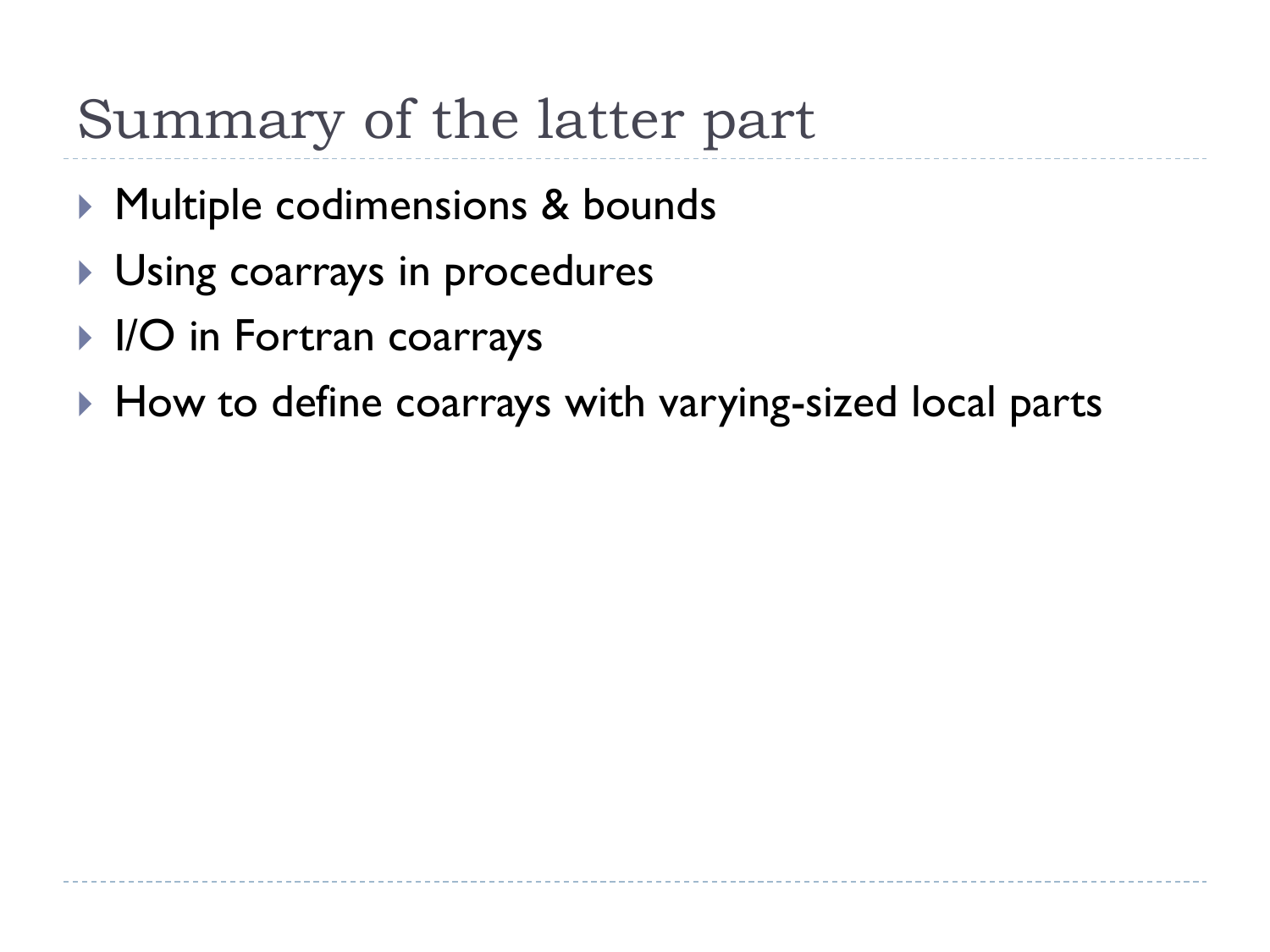#### Future Fortran coarrays

- ▶ Coarrays continue to evolve
- ▶ Technical specification (TS) outlines the future developments
- In the pipeline are the following extensions to the CAF
	- $\blacktriangleright$  Image teams
	- ▶ Fault tolerant features
	- **Collective intrinsic functions for coarrays** 
		- co\_broadcast
		- ▶ co sum, co min, co max
		- ▶ co\_reduce
	- $\blacktriangleright$  Etc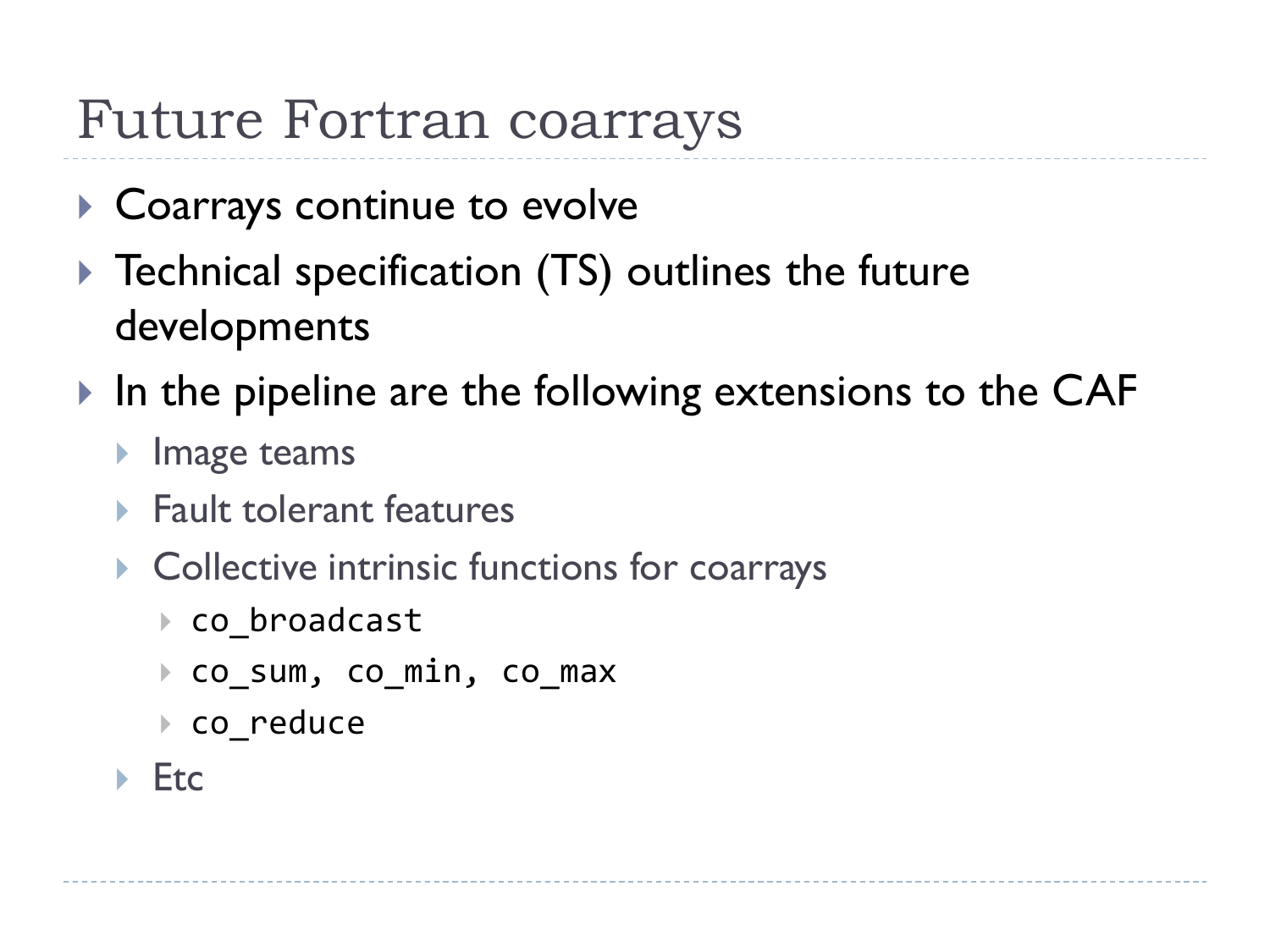### Programming assignment

- Parallelize the Game of Life program (assignment #3) with coarrays. by dividing the board in columns and assigning one column to one image. A domain decomposition, that is.
- The images are able to update their part of the board independently everywhere else than on the column boundaries - there the communication of a single column with the nearest image is needed (the board is periodic, so the first column of the board is 'connected' to the last column). This is realized by having additional ghost layers on each of the local columns, that contain the boundary data of the neighboring tasks. The periodicity in the other direction is accounted as earlier. Make all the images print their own parts of the board on different files, e.g. life nnnn mm.pbm, where nnnn is the iteration and mm is the image number.
- You can ease the problem by requiring the board width to be dividable by the number of images.
- You will need to use either CSC's or FMI's Cray XC (Sisu or Voima).